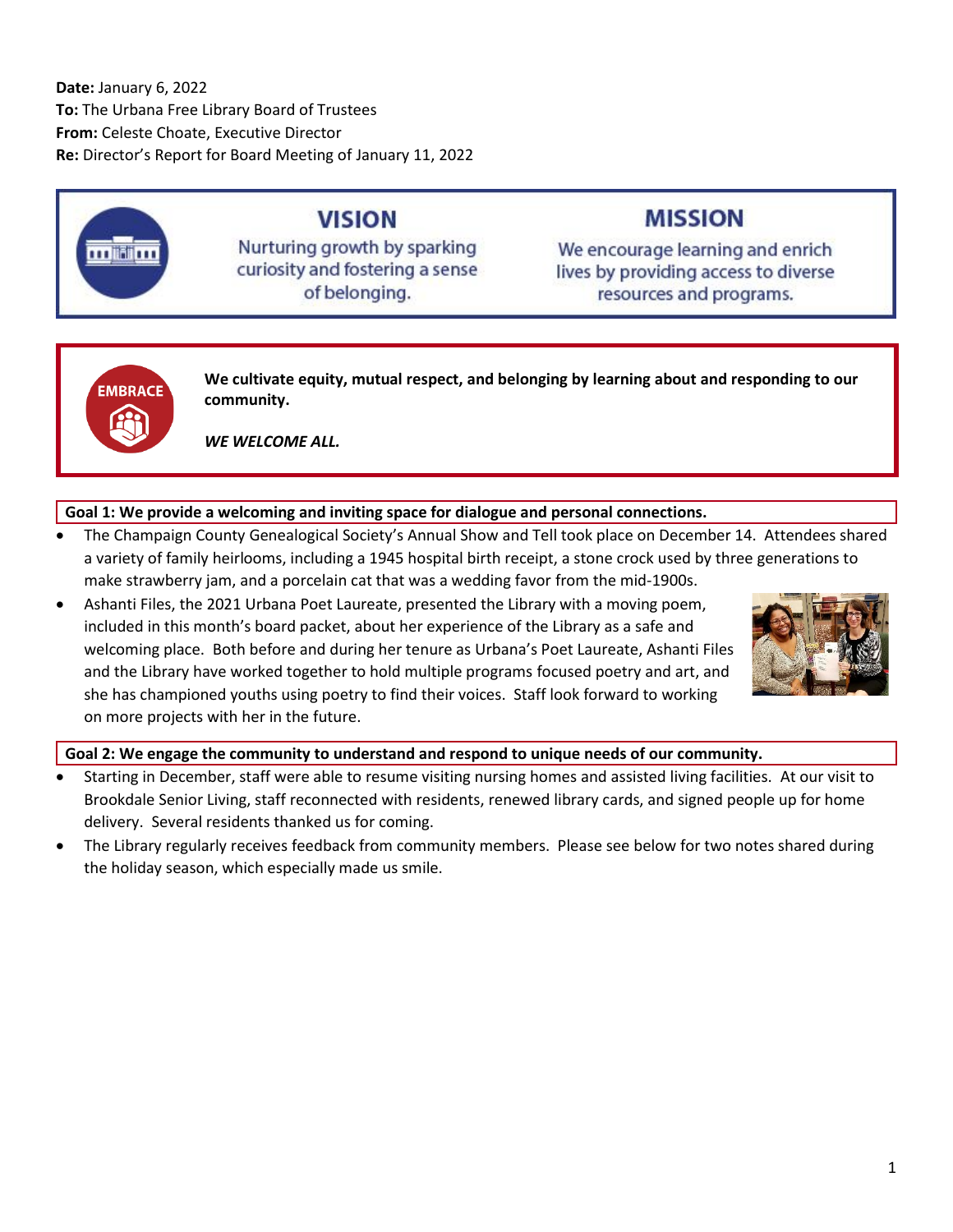of everyone C the Woona<br>Free library -<br>Thank you do! The<br>wenything you do! The<br>library has become such<br>a special place to our<br>family. We always look family. We come or such an incredible resource filled with such caring people in our community! Wishing you allosate + special holiday season + New Year!

Dear,<br>Librarian Thank you for all of the books, crafts<br>and the reading contests:

**ENRICH** 

**We connect people with tools and resources for learning and leading fruitful lives.**

*WE SPARK CURIOSITY.*

#### **Goal 1: We connect people to resources and technology for personal growth leading to greater fulfillment.**

- Monthly Family Craft Kits continue to be popular with children and their families. Each month staff create 100 kits, and it's normal for all of the kits to be taken before the month ends.
- To celebrate the launch of the James Webb Space Telescope on December 24, the Illinois Space Grant Consortium provided the Library with a total of 100 children's kits to give away. The kits contained an activity pad and NASA-related materials. The kits were so popular that the consortium gave the Library a second set of 50 kits after the original 50 were given out in less than a week.



#### • **Website update:**

Background -For the past two years, Community Engagement has made updates to the Library's website to ensure it's easy to navigate, has current information, and is attractive. After investigating options for a complete update of the website, we have determined that we need assistance from a website developer to create a new site that better reflects trends in library websites and provides access to library resources in a streamlined way. On the agenda is a contract for website development services with Proof Studios. The Library had a competitive bid process for [website development services](https://www.urbanaillinois.us/UFL_Solicitation_2122-002) that garnered 15 proposals. The successful candidate is Proof Studios, which has worked with several other public libraries and similar nonprofit organizations. Community Engagement staff has already engaged in pre-work, like analysis of the current website and structuring new website menus, that helps contain the cost of this project. Staff recommend the Board approve Resolution 2022-01 so work can begin immediately with the goal of launching a new website in 6-8 months.

FY22 Budget Amendment- Community Engagement staff have reduced hours for the remainder of FY22. Along with the one-time additional revenue from the Per Capita Grant for Public Libraries the Board approved for this purpose in November, the amount saved by this reduction will be used to redesign the TUFL website and migrate it to an updated platform.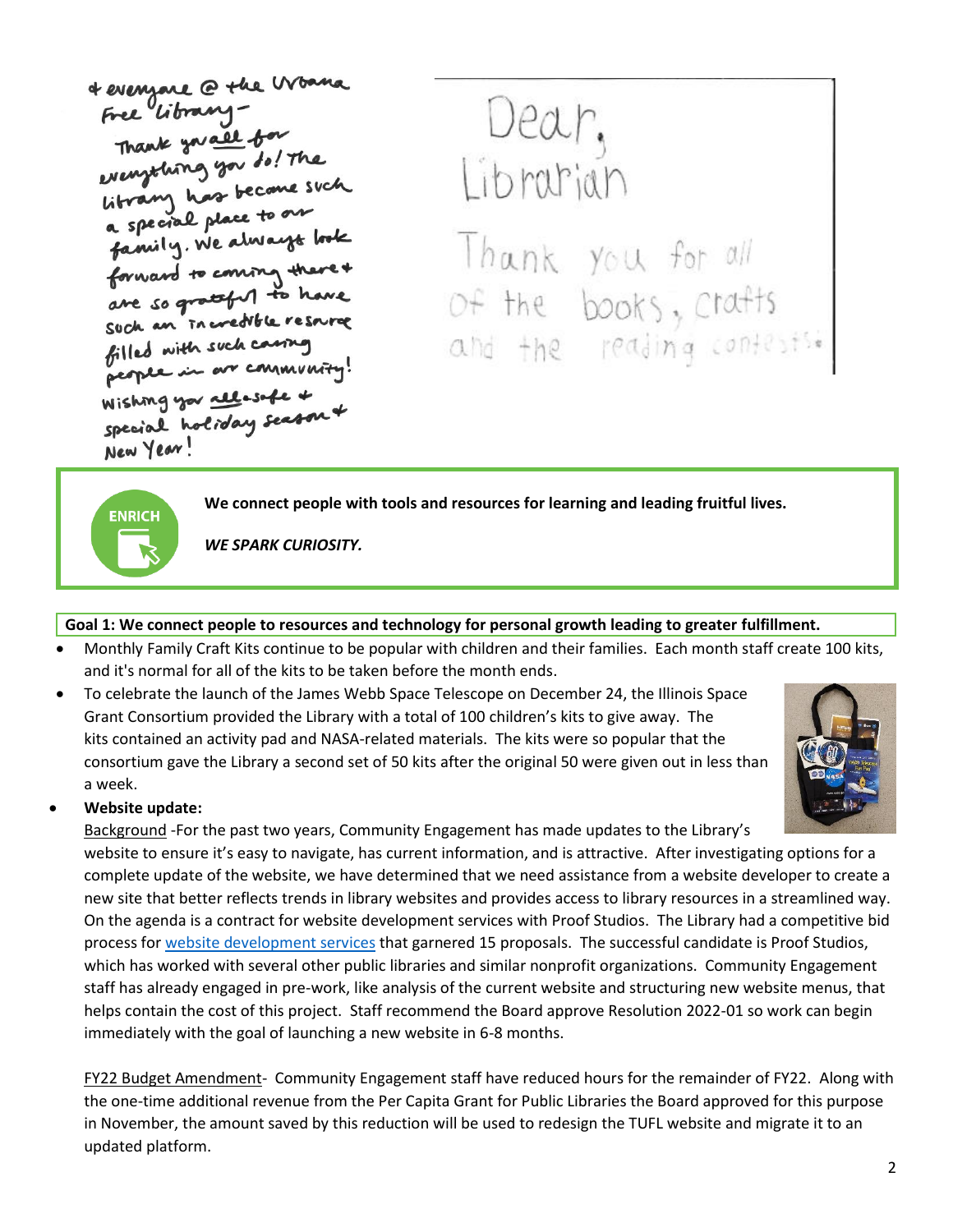o Staff recommend moving \$9,000 from 80280809 50110 Staff – Regular Employees to 80280809 52199 Other Professional Services.

## **Goal 2: We expand horizons and facilitate knowledge exchange by offering diverse programs.**

• At the craft program Paper Art: Winter Scene on December 11, 13 community members created a wintery mountain landscape using paper, scissors, and glue. Ages ranged from elementary school kids to senior citizens, and one person thanked the Library for holding a fun program for an "old soul" like them.





**We help our community thrive by creating connections and working with partners.**

*WE CONTRIBUTE TO A STRONG SOCIAL FABRIC.*

## **Goal 1: We make the community better for all by promoting diversity, equity and inclusion through our collections and programs.**

• One of our previously recorded programs got a second life. Garden to Plate: Cook Fresh with the Red Herring was shown on TV as part of the CU Wise TV lineup. CU Wise TV brings programming to seniors through Urbana Public Television and Parkland College Television and is organized by the Senior Task Force of Champaign County. Other recorded Library programs will be featured in the future.

## **Goal 2: We stimulate connections and partnerships to create a vibrant, engaged community.**

• Led by the local organization Kwanzaa 365, December's Young Artist's Studio used art to examine the cultural history of Kwanzaa and its seven principles. Children chose two of the seven principles and used paper and magazines to create artwork representing what the principles meant to them. The **Young Artist's Studio series** is sponsored by **The Urbana Free Library** and **The Urbana Arts & Culture Program.**



• Given the popularity of our Family Craft Kits, in December the Library began offering teen craft programming as a weekly take-home kit. Library staff would like to thank the Urbana Middle School and University Laboratory High School libraries for agreeing to be kit pickup locations to make it easier for their students to participate. During the first week we offered kits at the schools, one of the schools ran out of kits in less than 24 hours!



**We are mindful of the wide array of resources needed to serve evolving community needs and are transparent with our operations.**

*WE ARE A STRONG ORGANIZATION.*

## **Goal 1: We steward our physical and financial resources to allow for growth and sustainability.**

- The Board received the Draft Technology Plan January 2022 January 2023 for review last month. No suggested changes were made to staff. Staff recommend adopting the Plan.
- Preliminary reports show that The Urbana Free Library Foundation's campaign kept pace with last year thanks to the generosity of community members. Enough funding has been secured to refresh the New Book Area in the Children's Area, so staff members are working on plans to update that space this spring.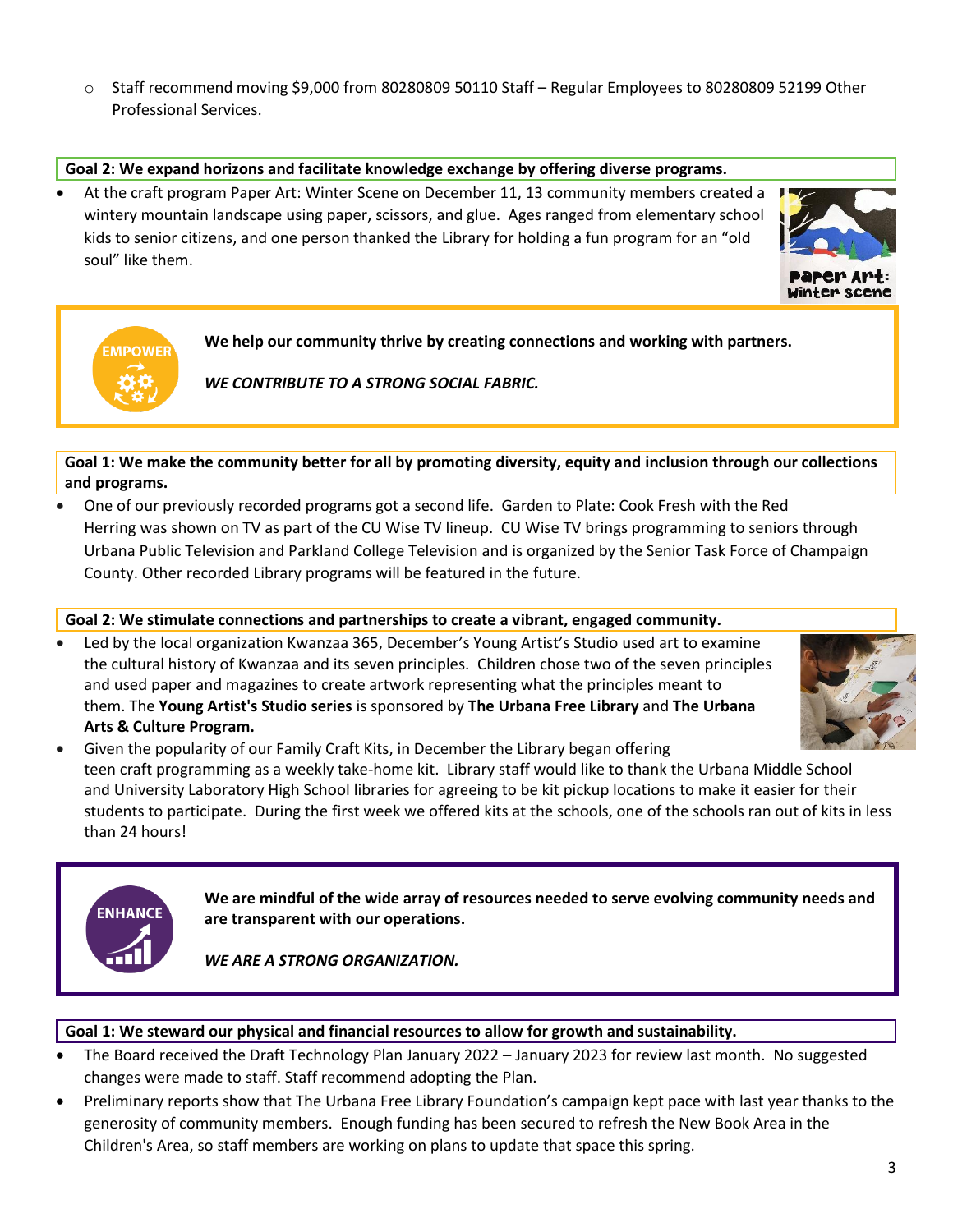• Staff will provide their budget request for the Foundation's FY23 budget at the Foundation's meeting later this month.

**Goal 2: We cultivate continuous improvement among Board and staff members to create increased engagement, satisfaction, and retention.**

- Additional, weekly cybersecurity emails are being shared with the Board and staff members.
- When the Whistleblower Policy was passed in November, Trustee Hursey asked about external reporting options like the one at the end of the [Respectful Work Environment Policy.](https://urbanafreelibrary.org/sites/default/files/page/attachments/2021/08/VI-O%20Respectful%20Work%20Environment%20July%202021.pdf) She collaborated with staff, and an updated version of the policy that includes external reporting options is presented for Board review this month. Staff recommend passing the updated policy.
- In light of the Library's focus on equity, diversity and inclusion, staff recommend adding Juneteenth to the Library's list of paid holidays for benefited staff. The Hours of Service and Leave policies have been updated with this in mind and are on the agenda for Board approval.



**Look here for additional information and action item details that are outside of the scope of the strategic plan.**

| Library eNewsletters:                                 |                                                 |
|-------------------------------------------------------|-------------------------------------------------|
| January News & Events: https://conta.cc/3pA1nbD       | January Youth & Teen: https://conta.cc/3mGMFOq  |
| January Archives Newsletter: https://conta.cc/3FkdLC7 | Winter Reading eBlast: https://conta.cc/3drZiHY |

**Other Library News:**

**Apprenticeship program a win for students and library:** [https://ischool.illinois.edu/news](https://ischool.illinois.edu/news-events/news/2021/12/apprenticeship-program-win-students-and-library)[events/news/2021/12/apprenticeship-program-win-students-and-library](https://ischool.illinois.edu/news-events/news/2021/12/apprenticeship-program-win-students-and-library)

**Top of the Morning, Dec. 22, 2021 (featuring The News-Gazette collection):** [https://www.news](https://www.news-gazette.com/news/local/history/top-of-the-morning-dec-22-2021/article_1dfb8d59-87ee-570a-86ac-e6f9ab1716f7.html)[gazette.com/news/local/history/top-of-the-morning-dec-22-2021/article\\_1dfb8d59-87ee-570a-86ac](https://www.news-gazette.com/news/local/history/top-of-the-morning-dec-22-2021/article_1dfb8d59-87ee-570a-86ac-e6f9ab1716f7.html)[e6f9ab1716f7.html](https://www.news-gazette.com/news/local/history/top-of-the-morning-dec-22-2021/article_1dfb8d59-87ee-570a-86ac-e6f9ab1716f7.html)

**CI Living The Urbana Free Library Staff Picks:**<https://www.youtube.com/watch?v=XMZT6cicip4>

**Champaign-Urbana Weekend Planner – Holiday Cheer:** [https://www.chambanamoms.com/2021/12/15/champaign](https://www.chambanamoms.com/2021/12/15/champaign-urbana-holiday-cheer/)[urbana-holiday-cheer/](https://www.chambanamoms.com/2021/12/15/champaign-urbana-holiday-cheer/)

**Must-Do Things During Winter Break in Champaign-Urbana:** <https://www.chambanamoms.com/2021/12/13/winter-break-champaign-urbana/>

**Inside Out | The mystery of the Francis Willard fountain:** [https://www.news-gazette.com/news/local/parks](https://www.news-gazette.com/news/local/parks-recreation/inside-out-the-mystery-of-the-francis-willard-fountain/article_96d0d8e1-e38e-5bcd-ada5-630820a677c2.html)[recreation/inside-out-the-mystery-of-the-francis-willard-fountain/article\\_96d0d8e1-e38e-5bcd-ada5-](https://www.news-gazette.com/news/local/parks-recreation/inside-out-the-mystery-of-the-francis-willard-fountain/article_96d0d8e1-e38e-5bcd-ada5-630820a677c2.html) [630820a677c2.html](https://www.news-gazette.com/news/local/parks-recreation/inside-out-the-mystery-of-the-francis-willard-fountain/article_96d0d8e1-e38e-5bcd-ada5-630820a677c2.html)

**BEST Arts 2021:** [https://www.smilepolitely.com/arts/best\\_arts\\_2021/](https://www.smilepolitely.com/arts/best_arts_2021/)